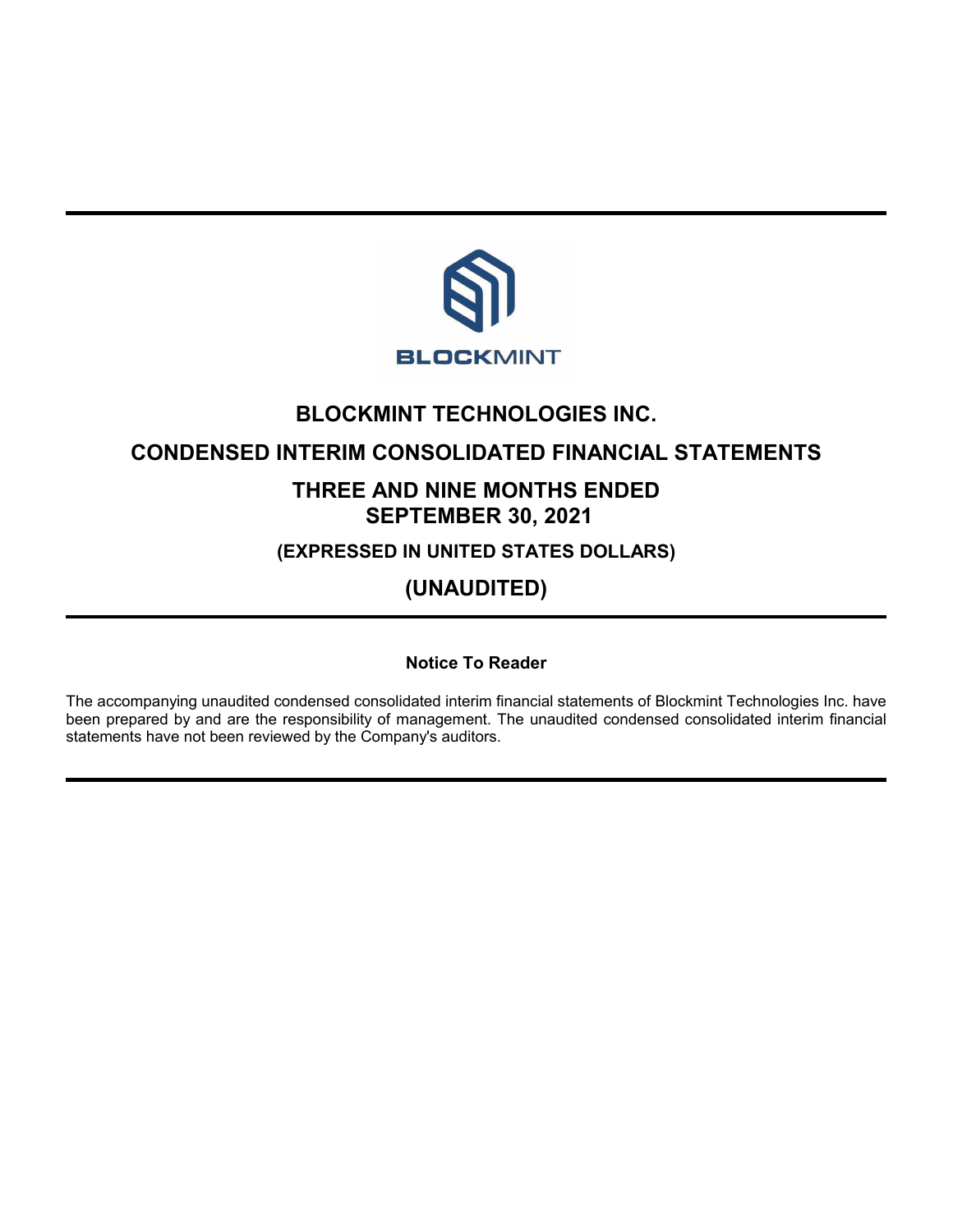# **Blockmint Technologies Inc. Condensed Interim Consolidated Statements of Financial Position (Expressed in United States Dollars) Unaudited**

|                                                   | As at<br>September 30,<br>2021 |               |    | As at<br>December 31,<br>2020 |
|---------------------------------------------------|--------------------------------|---------------|----|-------------------------------|
| <b>ASSETS</b>                                     |                                |               |    |                               |
| <b>Current assets</b>                             |                                |               |    |                               |
| Cash                                              | \$                             | 2,705,131     | \$ | 2,600,962                     |
| Receivables                                       |                                | 6,257         |    | 3,455                         |
| Prepaid expenses                                  |                                | 1,000         |    | 1,000                         |
| <b>Total assets and current assets</b>            |                                | 2,712,388     |    | 2,605,417                     |
| <b>EQUITY AND LIABILITIES</b>                     |                                |               |    |                               |
| <b>Current liabilities</b>                        |                                |               |    |                               |
| Accounts payable and accrued liabilities (note 8) | \$                             | 36,379        | \$ | 61,889                        |
| <b>Total current liabilities</b>                  |                                | 36,379        |    | 61,889                        |
| <b>Equity</b>                                     |                                |               |    |                               |
| Share capital (note 5)                            |                                | 9,661,389     |    | 8,884,433                     |
| Warrant reserve (note 7)                          |                                | 17,500        |    | 17,500                        |
| Contributed surplus (note 6)                      |                                | 385,400       |    | 30,300                        |
| Foreign currency translation reserve              |                                | 13,495        |    | 13,495                        |
| Deficit                                           |                                | (7, 401, 775) |    | (6,402,200)                   |
| <b>Total equity</b>                               |                                | 2,676,009     |    | 2,543,528                     |
| <b>Total equity and liabilities</b>               | \$                             | 2,712,388     | \$ | 2,605,417                     |

Nature of operations and going concern (note 1) Subsequent event (note 10)

"Nelson Ijih", Director

"Colin Watt", Director

The accompanying notes to the unaudited condensed consolidated interim financial statements are an integral part of these statements.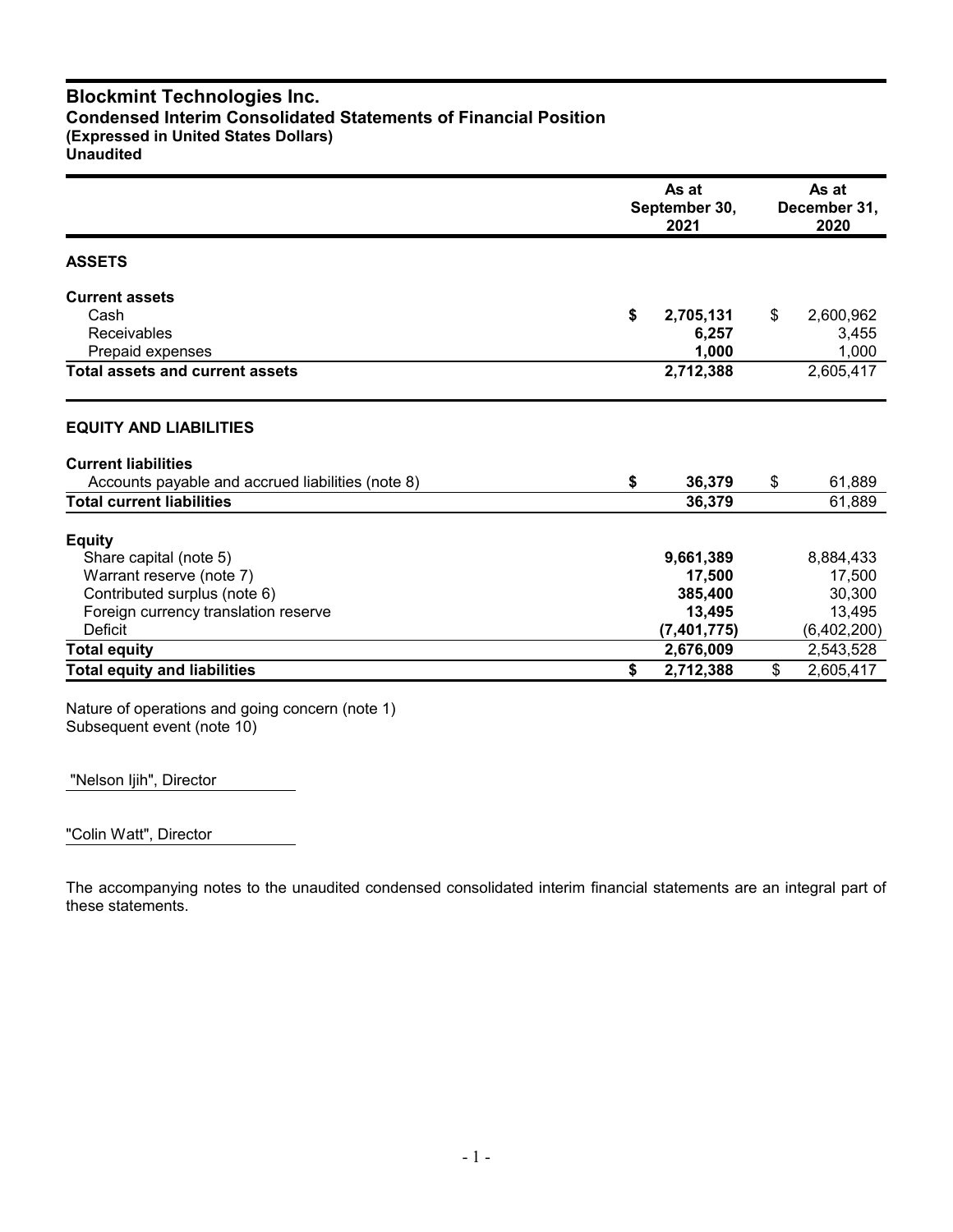# **Blockmint Technologies Inc. Condensed Interim Consolidated Statements of Loss and Comprehensive Loss (Expressed in United States Dollars) Unaudited**

|                                                         | Three Months<br><b>Ended</b><br>2021 |            | <b>Three Months</b><br><b>Ended</b><br>September 30, September 30, September 30, September 30,<br>2020 |            |    | <b>Nine Months</b><br><b>Ended</b><br>2021 | <b>Nine Months</b><br><b>Ended</b><br>2020 |
|---------------------------------------------------------|--------------------------------------|------------|--------------------------------------------------------------------------------------------------------|------------|----|--------------------------------------------|--------------------------------------------|
| <b>Operating expenses</b>                               |                                      |            |                                                                                                        |            |    |                                            |                                            |
| Business development and promotion                      | \$                                   | 34,826     | \$                                                                                                     | 75         | S  | 158,766                                    | \$<br>8,563                                |
| Consulting (note 8)                                     |                                      | 108,488    |                                                                                                        | 93,547     |    | 311,625                                    | 193,803                                    |
| Management fees and salaries (note 8)                   |                                      | 37,311     |                                                                                                        | 25,032     |    | 118,611                                    | 74,241                                     |
| Office and miscellaneous                                |                                      | 8,005      |                                                                                                        | 4,039      |    | 21,616                                     | 20,822                                     |
| Professional fees (note 8)                              |                                      | 6,680      |                                                                                                        | 8,202      |    | 26,871                                     | 18,960                                     |
| Salaries and wages                                      |                                      | 5,535      |                                                                                                        | 4,372      |    | 16,068                                     | 13,410                                     |
| Share-based payments (note 6)                           |                                      |            |                                                                                                        |            |    | 355,100                                    |                                            |
| Total operating expenses                                |                                      | 200,845    |                                                                                                        | 135,267    |    | 1,008,657                                  | 329,799                                    |
| Loss before other items                                 |                                      | (200, 845) |                                                                                                        | (135, 267) |    | (1,008,657)                                | (329, 799)                                 |
| Foreign exchange (loss) gain                            |                                      | (17, 768)  |                                                                                                        | (1,920)    |    | 9,082                                      | (301)                                      |
| Revaluation of digital currency                         |                                      |            |                                                                                                        | 533        |    |                                            | 760                                        |
| Net loss for the period                                 | \$                                   | (218, 613) | \$                                                                                                     | (136, 654) | \$ | (999, 575)                                 | \$<br>(329, 340)                           |
| Other comprehensive income (loss)                       |                                      |            |                                                                                                        |            |    |                                            |                                            |
| Gain on currency translation                            |                                      |            |                                                                                                        |            |    |                                            | (16,336)                                   |
| Total comprehensive loss for the period                 | \$                                   | (218, 613) | \$                                                                                                     | (136, 654) | \$ | (999, 575)                                 | \$<br>(345, 676)                           |
| Basic and diluted net loss per share (note 9)           | \$                                   | (0.00)     | \$                                                                                                     | (0.00)     | \$ | (0.02)                                     | \$<br>(0.01)                               |
| Weighted average number of common shares<br>outstanding |                                      | 48,242,605 |                                                                                                        | 44,269,068 |    | 47,649,867                                 | 44,269,068                                 |

The accompanying notes to the unaudited condensed consolidated interim financial statements are an integral part of these statements.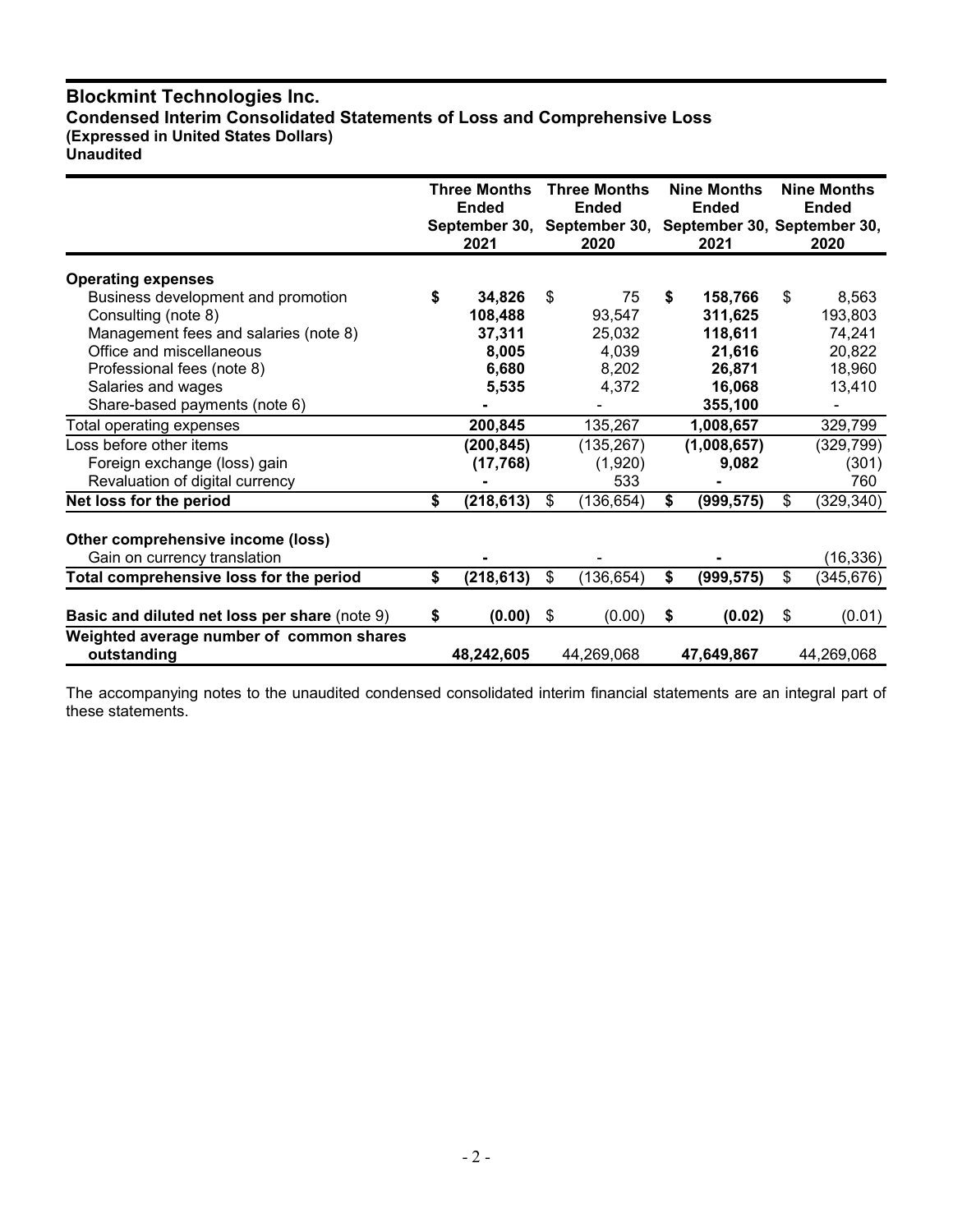# **Blockmint Technologies Inc. Condensed Interim Consolidated Statements of Cash Flows (Expressed in United States Dollars) Unaudited**

|                                            | Nine Months<br><b>Ended</b><br>2021 | <b>Nine Months</b><br><b>Ended</b><br>September 30, September 30,<br>2020 |
|--------------------------------------------|-------------------------------------|---------------------------------------------------------------------------|
| <b>Operating activities</b>                |                                     |                                                                           |
| Net loss for the period                    | \$<br>(999, 575)                    | (329, 340)<br>\$                                                          |
| Adjustments for:                           |                                     |                                                                           |
| Share-based payments (note 6)              | 355,100                             |                                                                           |
| Revaluation of digital currency            |                                     | (760)                                                                     |
| Changes in non-cash working capital items: |                                     |                                                                           |
| Receivables and prepaid expenses           | (2,802)                             | 7,886                                                                     |
| Accounts payable and accrued liabilities   | (25, 510)                           | 14,226                                                                    |
| Net cash used in operating activities      | (672, 787)                          | (307, 988)                                                                |
| <b>Financing activities</b>                |                                     |                                                                           |
| Proceeds from issuance of common shares    | 782,800                             |                                                                           |
| Share issue costs                          | (5, 844)                            |                                                                           |
| Net cash provided by financing activities  | 776,956                             |                                                                           |
| Foreign exchange effect on cash            |                                     | (9, 141)                                                                  |
| Net change in cash                         | 104,169                             | (317, 129)                                                                |
| Cash, beginning of period                  | 2,600,962                           | 2,957,158                                                                 |
| Cash, end of period                        | 2,705,131                           | 2,640,029<br>\$                                                           |

The accompanying notes to the unaudited condensed consolidated interim financial statements are an integral part of these statements.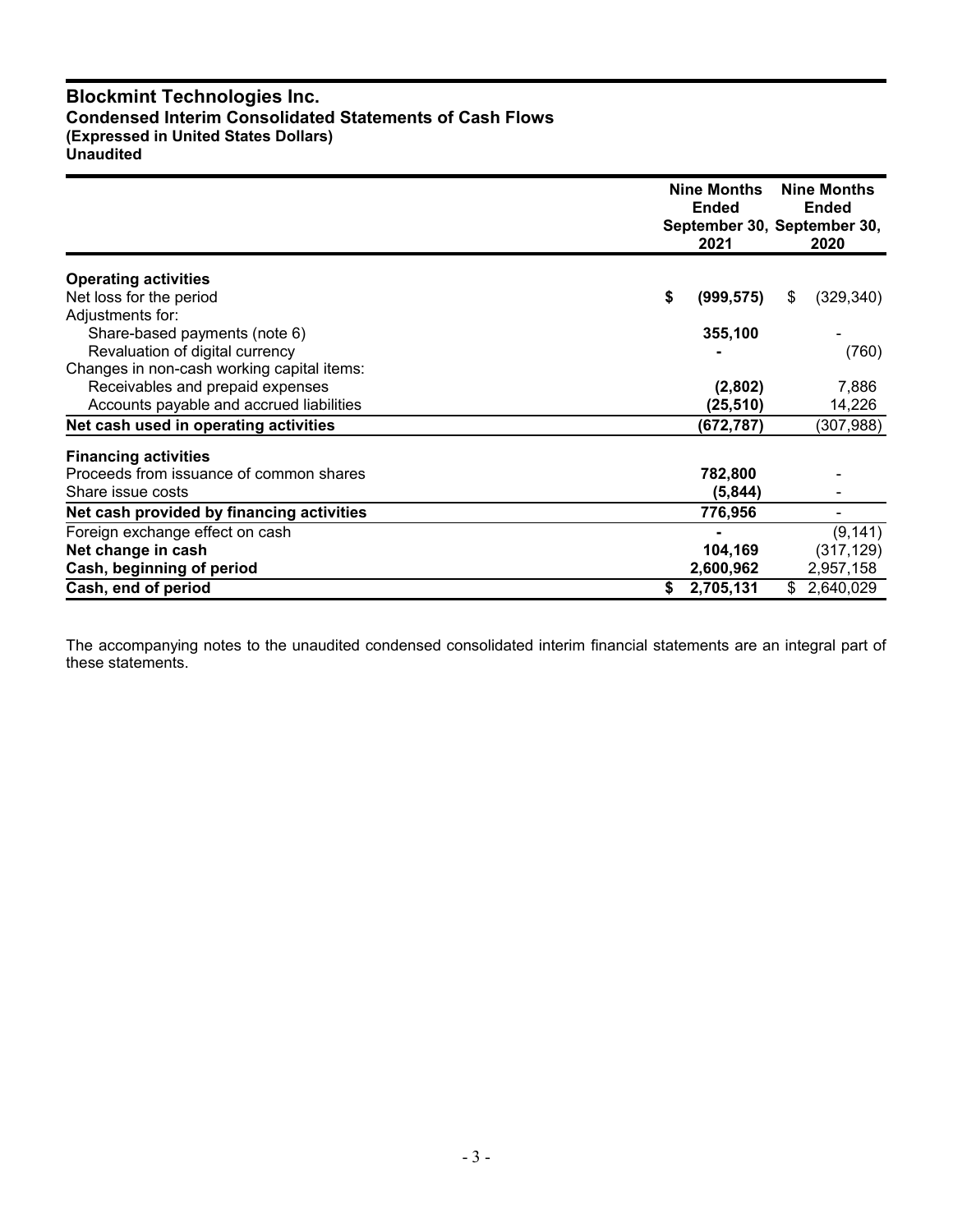# **Blockmint Technologies Inc. Condensed Interim Consolidated Statements of Changes in Equity (Expressed in United States Dollars) Unaudited**

|                                                 |    | <b>Share</b><br>capital | <b>Warrant</b><br><b>reserve</b> |      | <b>Contributed</b><br><b>Surplus</b> |   | <b>Foreign currency</b><br>translation<br>reserve<br>income |      | <b>Deficit</b>   | Total                  |
|-------------------------------------------------|----|-------------------------|----------------------------------|------|--------------------------------------|---|-------------------------------------------------------------|------|------------------|------------------------|
| Balance, December 31, 2019                      |    | 8,884,433               | 17,500                           | - \$ | 30,300                               | S | 6,485                                                       | S    | $(5,976,367)$ \$ | 2,962,351              |
| Currency translation<br>Net loss for the period |    |                         |                                  |      |                                      |   | (9, 141)                                                    |      | (329, 340)       | (9, 141)<br>(329, 340) |
| Balance, September 30, 2020                     | S. | 8,884,433               | 17,500 \$                        |      | 30,300                               |   | (2,656)                                                     | - \$ | $(6,305,707)$ \$ | 2,623,870              |
|                                                 |    |                         |                                  |      |                                      |   |                                                             |      |                  |                        |
| Balance, December 31, 2020                      |    | 8,884,433               | \$<br>$17,500$ \$                |      | 30,300                               | S | 13,495                                                      | S.   | $(6,402,200)$ \$ | 2,543,528              |
| Private placement                               |    | 782,800                 |                                  |      |                                      |   |                                                             |      |                  | 782,800                |
| Share issue costs                               |    | (5,844)                 |                                  |      |                                      |   |                                                             |      |                  | (5,844)                |
| Share-based compensation                        |    |                         |                                  |      | 355,100                              |   | $\,$ $\,$                                                   |      |                  | 355,100                |
| Net loss for the period                         |    |                         |                                  |      |                                      |   |                                                             |      | (999, 575)       | (999, 575)             |
| Balance, September 30, 2021                     |    | 9,661,389               | 17,500                           |      | 385,400                              |   | 13,495                                                      | S.   | $(7,401,775)$ \$ | 2,676,009              |

The accompanying notes to the unaudited condensed consolidated interim financial statements are an integral part of these statements.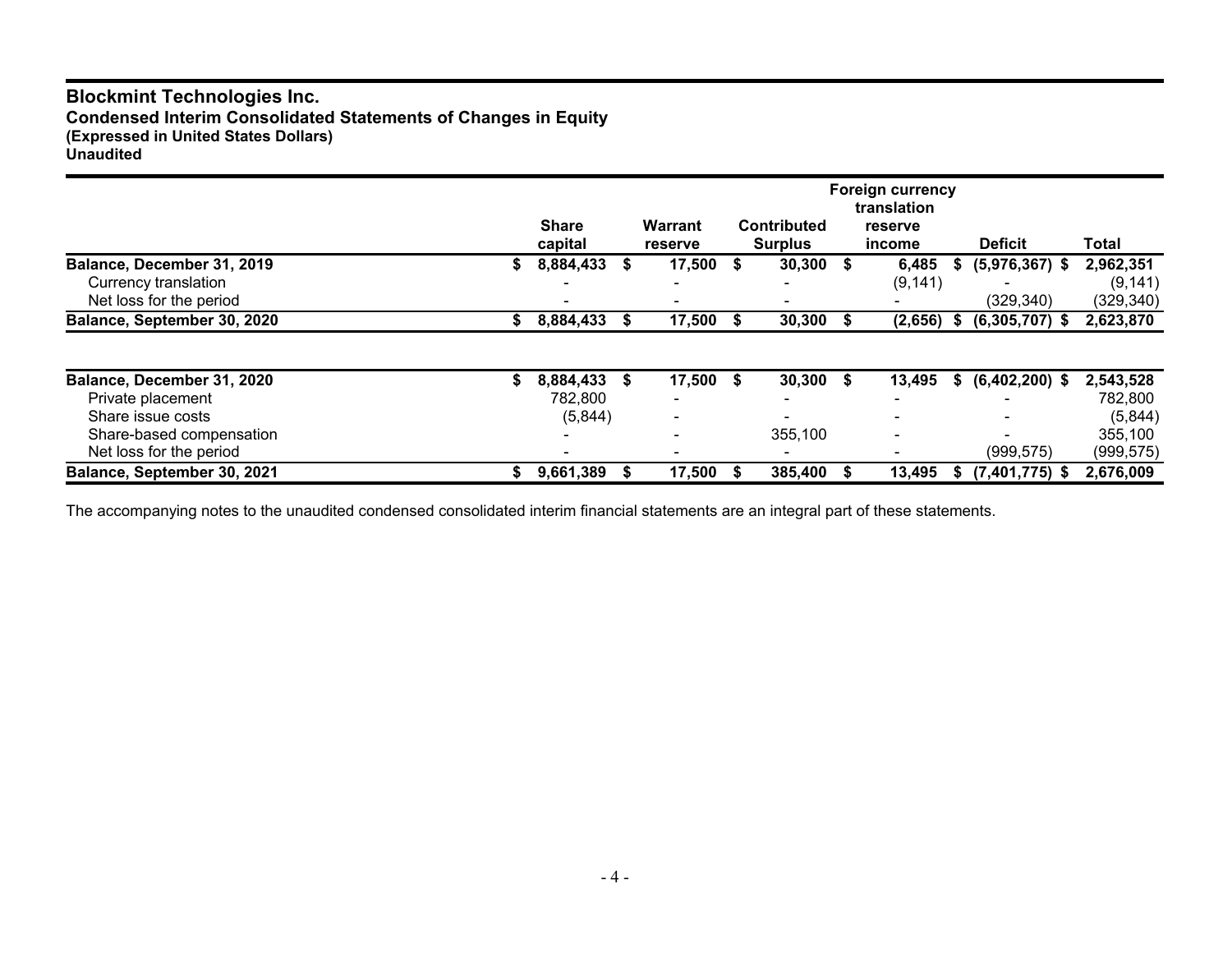### **1. Nature of operations and going concern**

Blockmint Technologies Inc. (the "Company") is a publicly traded company whose shares are listed on the TSX-V under the trading symbol BKMT. BlockMint (Canada) Technologies Inc. ("BlockMint-Canada"), a wholly owned subsidiary of the Company, was incorporated on December 22, 2017 pursuant to the British Columbia Business Corporations Act. BlockMint-Canada and its subsidiary, BlockMint (USA) Technologies Inc. ("BlockMint-USA") are in the business of developing distributed systems and networks that enable a more decentralized deployment of blockchain based applications such as cryptocurrency mining. BlockMint-USA was incorporated under the laws of the State of Delaware on March 6, 2018.

The Company's registered office address is located at 29<sup>th</sup> Floor, 595 Burrard Street, Vancouver, British Columbia, V7X 1J5.

### **Going concern**

The Company does not generate revenue from operations. The Company incurred a net loss for the nine months ended September 30, 2021 of \$999,575 (nine months ended September 30, 2020 - \$329,340) and had an accumulated deficit of \$7,401,775 at September 30, 2021 (December 31, 2020 - \$6,402,200). These conditions indicate a material uncertainty that may cast significant doubt on the Company's ability to continue as a going concern. As at September 30, 2021, the Company had a working capital balance of \$2,676,009 (December 31, 2020 - \$2,543,528).

During the first quarter of 2020, there was a global outbreak of a novel coronavirus identified as "COVID-19". On March 2020, the World Health Organization declared a global pandemic. In order to combat the spread of COVID-19, governments worldwide have enacted emergency measures including travel bans, legally enforced or self-imposed quarantine periods, social distancing and business and organization closures. These measures have caused material disruptions to businesses, governments and other organizations resulting in an economic slowdown and increased volatility in national and global equity and commodity markets.

Central banks and governments, including Canadian federal and provincial governments, have reacted with significant monetary and fiscal interventions designed to stabilize economic conditions. The duration and impact of the COVID-19 outbreak is unknown at this time, as is the efficacy of any interventions. It is not possible to reliably estimate the length and severity of these developments and the impact on the financial results and condition of the Company and its operations in future periods. However, currently COVID-19 did not have a significant impact on the Company's operations and access to financial markets.

These unaudited condensed consolidated interim financial statements have been prepared on a going concern basis, which presumes realization of assets and discharge of liabilities in the normal course of business for the foreseeable future. Accordingly they do not give effect to adjustments that would be necessary should the Company be unable to continue as a going concern and therefore be required to realize its assets and discharge its liabilities in other than the normal course of business and at amounts different from those presented in these unaudited condensed consolidated interim financial statements.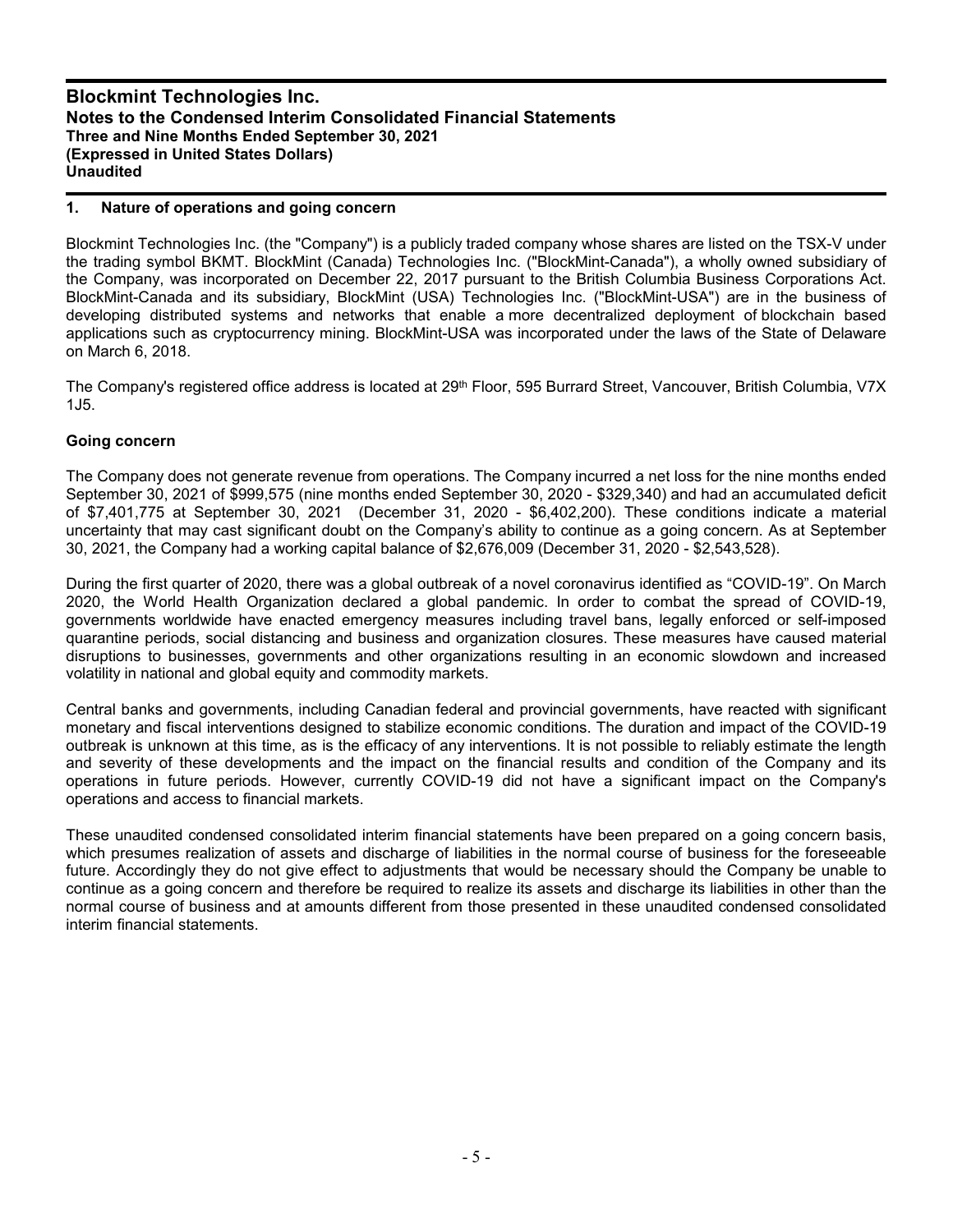## **2. Basis of presentation**

The Company applies International Financial Reporting Standards ("IFRS") as issued by the International Accounting Standards Board ("IASB") and interpretations issued by the International Financial Reporting Interpretations Committee ("IFRIC"). These unaudited condensed consolidated interim financial statements have been prepared in accordance with International Accounting Standard 34, Interim Financial Reporting. Accordingly, they do not include all of the information required for full annual financial statements required by IFRS as issued by IASB and interpretations issued by IFRIC.

The policies applied in these unaudited condensed consolidated interim financial statements are based on IFRS's issued and outstanding as of November 29, 2021, the date the Board of Directors approved the statements. Except as disclosed in note 3, the same accounting policies and methods of computation are followed in these unaudited condensed consolidated interim financial statements as compared with the most recent annual financial statements as at and for the year ended December 31, 2020. Any subsequent changes to IFRS that are given effect in the Company's annual financial statements for the period ending December 31, 2021 could result in restatement of these unaudited condensed consolidated interim financial statements.

## **3. Significant accounting policies**

# **Changes in accounting policies**

### New accounting policy adopted

Certain pronouncements were issued by the IASB or the IFRIC that are mandatory for accounting periods commencing on or after January 1, 2021. Many are not applicable or do not have a significant impact to the Company and have been excluded.

### New standards not yet adopted and interpretations issued but not yet effective

Certain pronouncements were issued by the IASB or the IFRIC that are mandatory for accounting periods commencing on or after January 1, 2022. Many are not applicable or do not have a significant impact to the Company and have been excluded.

# *IFRS 3, Business Combinations ("IFRS 3")*

Amendments to IFRS 3 "Business Combinations" were issued in May 2020, and are effective on or after January 1, 2022, with earlier application permitted. The amendments update references within IFRS 3 to the 2018 Conceptual Framework and require that the principles in IAS 37 "Provisions, Contingent Liabilities and Contingent Assets" be used to identify liabilities and contingent assets arising from a business combination. Adoption of these amendments is not expected to have a significant impact on the Company's unaudited condensed consolidated interim financial statements.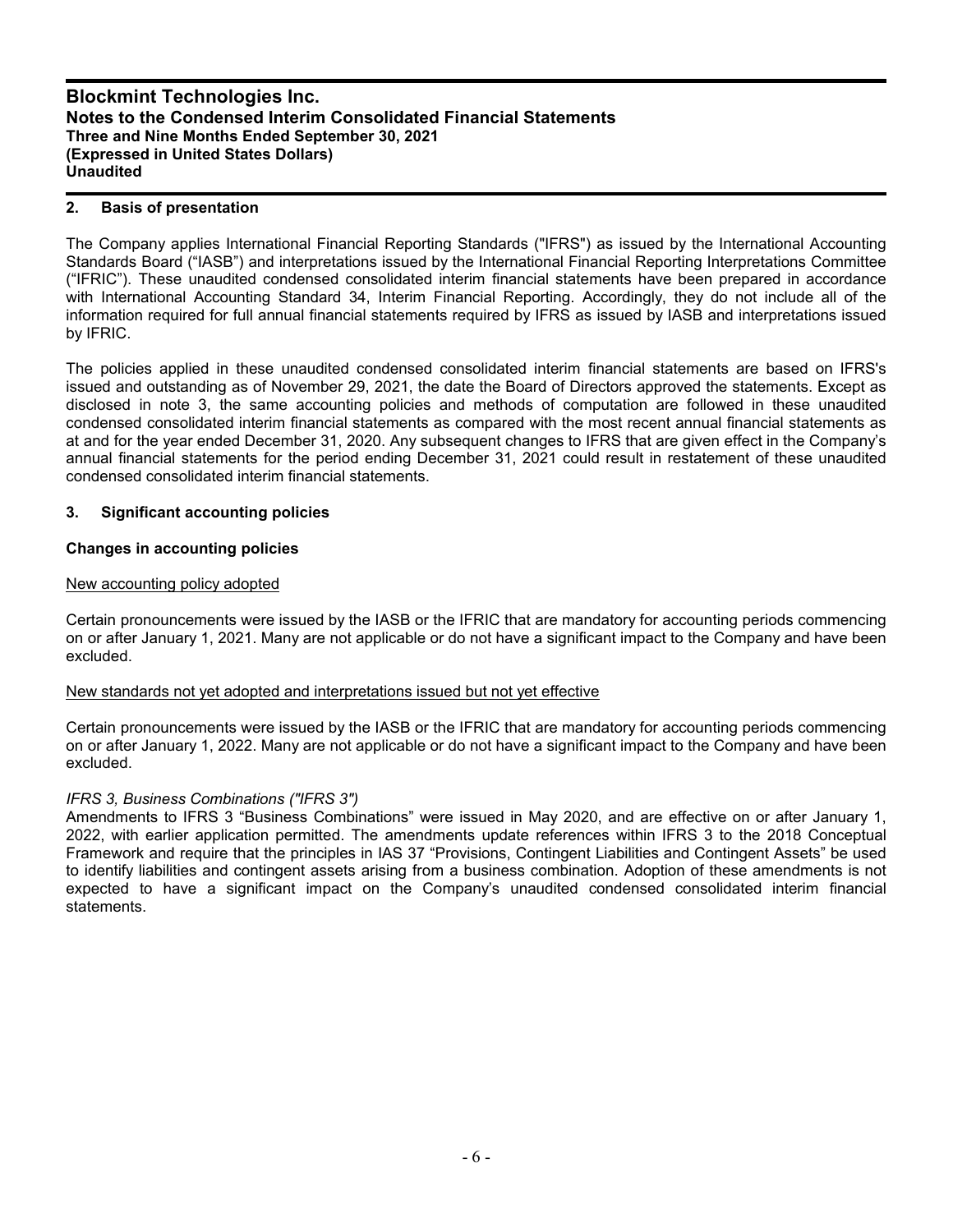### **4. Intangible assets**

|                | As at<br>December 31,<br>2019 |    | <b>Write-off</b> | As at<br>December 31,<br>2020 | Write-off | As at<br>September 30,<br>2021 |
|----------------|-------------------------------|----|------------------|-------------------------------|-----------|--------------------------------|
| Patent pending | 17,500                        | S. | $(17,500)$ \$    | ۰                             | ۰         | $\blacksquare$                 |
|                | 17,500                        |    | $\blacksquare$   | ۰                             | $\sim$    | $\blacksquare$                 |

The patent application was not approved, as a result, the patent was fully impaired during the year ended December 31, 2020.

#### **5. Share capital**

#### a) Authorized share capital

The Company is authorized to issue an unlimited number of common shares with no par value. The holders of common shares are entitled to receive dividends which may be declared from time to time, and are entitled to one vote per share at meetings of the Company. All shares are ranked equally with regards to the Company's residual assets.

#### b) Common shares issued

|                                                   | Number of<br>common<br>shares |      | Amount    |
|---------------------------------------------------|-------------------------------|------|-----------|
| Balance, December 31, 2019 and September 30, 2020 | 44,269,068                    | - 56 | 8,884,433 |
| Balance, December 31, 2020                        | 44,269,068 \$                 |      | 8,884,433 |
| Private placement (i)                             | 3,846,154                     |      | 782.800   |
| Shares issued as fees (i)                         | 127,383                       |      | -         |
| Share issue costs (i)                             | ۰                             |      | (5,844)   |
| Balance, September 30, 2021                       | 48,242,605                    |      | 9,661,389 |

(i) On January 26, 2021, the Company closed a non-brokered private placement and issued an aggregate of 3,846,154 common shares at a price of CDN\$0.26 per common share to raise aggregate gross proceeds of CDN\$1,000,000 (\$782,800). In connection with the offering, the Company issued an aggregate of 127,383 finder's shares to certain brokerage firms and paid \$5,844 in legal and other fees.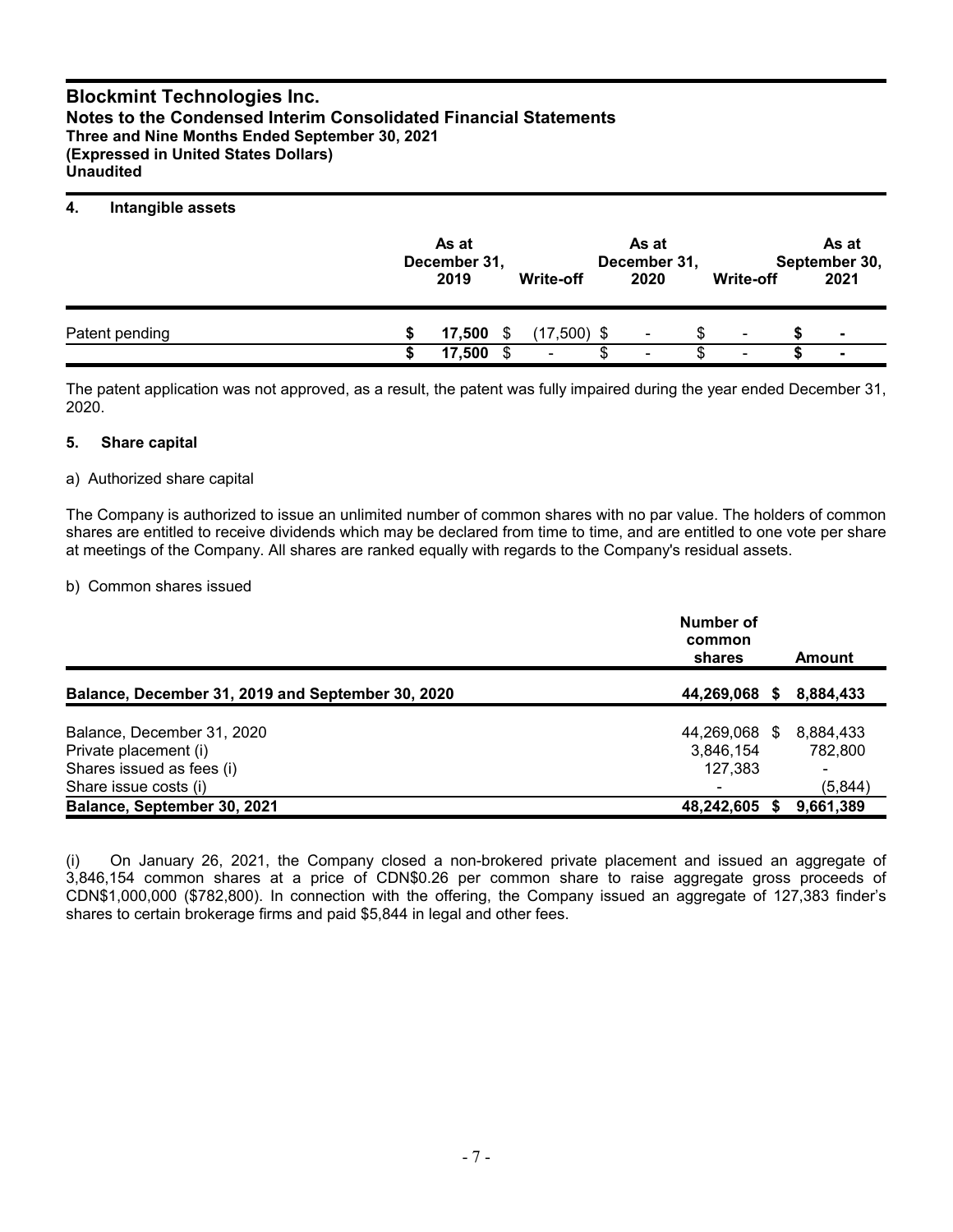#### **6. Share-based payments**

In February 2019, the Directors adopted a new 20% fixed stock option plan (the "Plan") to replace the former "10% rolling" stock option plan. Under the terms of the Plan, the Board may from time to time, in its discretion, and in accordance with TSXV requirements, grant to the Company's directors, officers, employees and consultants, nontransferable options to purchase common shares of the Company, provided that the number of shares reserved for issuance will not exceed 8,853,814 common shares., inclusive of all common shares which may be issued pursuant to the performance warrants issued. (note 7)

|                                                                      | Number of<br>stock options | Fair<br>value |
|----------------------------------------------------------------------|----------------------------|---------------|
| Balance, December 31, 2019, September 30, 2020 and December 31, 2020 |                            |               |
| Issued (i)                                                           | 1.250.000                  | 355,100       |
| Balance, September 30, 2021                                          | 1,250,000                  | 355,100       |

The weighted average grant date fair value of options granted during the nine months ended September 30, 2021 was \$0.28.

(i) On February 11, 2021, the Company granted stock options to certain of its directors, officers and consultants to purchase up to an aggregate of 1,250,000 common shares in the capital of the Company, exercisable over five years at a price of CDN\$0.40 per share. The options vested immediately. The estimated fair value of the options at the grant date was \$355,100 using the Black-Scholes option pricing model. The estimated fair value of the options has been charged to the unaudited condensed consolidated interim statements of loss and comprehensive loss and credited to share-based payments in the shareholders' equity. The underlying weighted average assumptions used in the estimation of fair value in the Black-Scholes valuation model are as follows: dividend yield 0%, expected volatility of 152%, risk free rate of return of 0.48% and an expected life of 5 years. For the three and nine months ended September 30, 2021 \$355,100 was expensed.

The following table reflects the actual stock options issued and outstanding as of September 30, 2021:

| <b>Expiry date</b> | <b>Weighted average</b><br>remaining<br><b>Exercise</b><br>contractual<br>life (years)<br>price |      | Number of<br>options<br>outstanding | Number of<br>options<br>vested<br>(exercisable) |  |
|--------------------|-------------------------------------------------------------------------------------------------|------|-------------------------------------|-------------------------------------------------|--|
| February 11, 2026  | CDN 0.40                                                                                        | 4.37 | 1,250,000                           | 1,250,000                                       |  |
|                    |                                                                                                 |      |                                     |                                                 |  |

#### **7. Warrant reserve**

|                                                                                             | Number of<br>warrants | Weighted<br>average<br>exercise price |
|---------------------------------------------------------------------------------------------|-----------------------|---------------------------------------|
| Balance, December 31, 2019, September 30, 2020, December 31, 2020<br>and September 30, 2021 | 6.650.000             | 0.03                                  |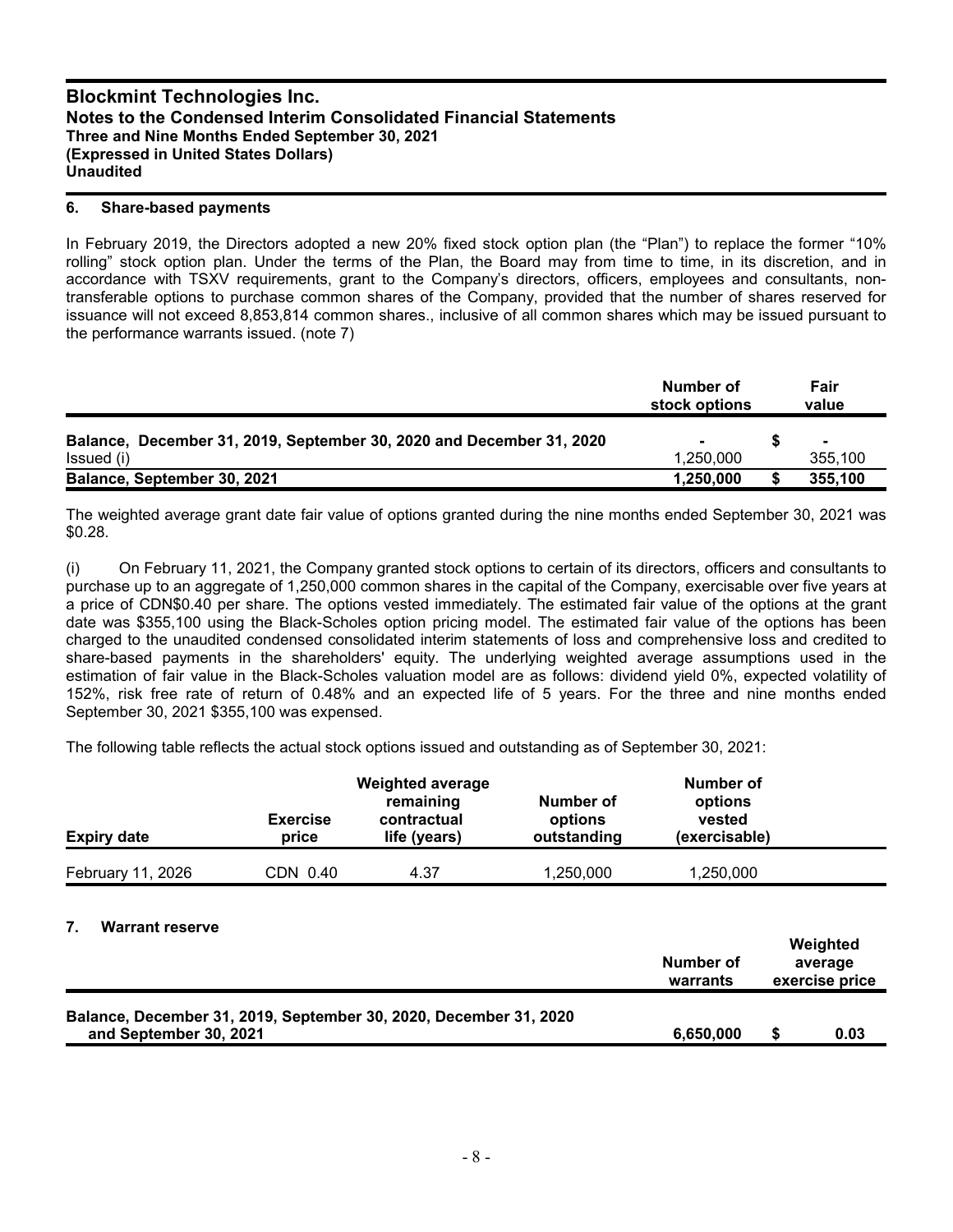### **7. Warrants reserve (continued)**

The following table reflects the warrants issued and outstanding as of September 30, 2021:

| <b>Expiry date</b>              | Number of<br>warrants | <b>Grant date</b><br>fair value | <b>Exercise</b><br>price |  |
|---------------------------------|-----------------------|---------------------------------|--------------------------|--|
| February 1, 2023 <sup>(1)</sup> | 6,650,000             | 17.500                          | CDN 0.05                 |  |

1) These are 6,650,000 bonus warrants to a current officer and a past officer. 3,325,000 of the bonus warrants are eligible for exercise provided at any time during the term the Company achieves at least cumulative gross revenue of \$4,000,000. The balance of 3,325,000 warrants will be eligible for exercise when a further \$4,000,000 of gross revenue is achieved by the Company (i.e. cumulative gross revenue of \$8,000,000 from the date of issuance of the warrants)

## **8. Related party transactions**

Key management personnel includes the Board of Directors of the Company, officers, and close family members and enterprises which are controlled by these individuals, as well as certain persons performing similar functions.

(a) The Company entered into the following transactions with related parties:

|                                |       |   | <b>Three Months</b><br>September 30, |  |       | <b>Nine Months Ended</b><br>September 30, |        |
|--------------------------------|-------|---|--------------------------------------|--|-------|-------------------------------------------|--------|
|                                |       |   | 2021                                 |  | 2020  | 2021                                      | 2020   |
| Owen Bird Law Corporation      | (i)   | D | 1.680                                |  | 1.085 | $14,394$ \$                               | 2,461  |
| Bayswater Consulting Ltd.      | (ii)  |   | 1,870                                |  | 2,259 | 6.667                                     | 6,643  |
| Marrelli Support Services Inc. | (iii) |   | 8.956                                |  | 8.420 | 26.549                                    | 25,784 |

(i) For the three and nine months ended September 30, 2021, the Company expensed professional fees of \$1,680 and \$14,394, respectively (three and nine months ended September 30, 2020 - \$1,085 and \$2,461, respectively) for legal services of which \$5,844 was reflected as share issue costs, to Owen Bird Law Corporation, a legal firm of which Jeff Lightfoot is a shareholder. As at September 30, 2021, \$6,667 (December 31, 2020 - \$1,472) was payable to this party and the amount is included in accounts payable and accrued liabilities.

(ii) For the three and nine months ended September 30, 2021, the Company expensed consulting fees of \$1,870 and \$6,667, respectively (three and nine months ended September 30, 2020 - \$2,259 and \$6,643, respectively) to a private company controlled by Erin Walmesley, the Company's corporate secretary, for corporate services. As at September 30, 2021, the company was owed \$1,648 and the amount is included in accounts payable and accrued liabilities.

(iii) For the three and nine months ended September 30, 2021, the Company expensed consulting fees of \$8,956 and \$26,549, respectively (three and nine months ended September 30, 2020 - \$8,420 and \$25,784, respectively) to Marrelli Support Services Inc. ("Marrelli") for: Victor Hugo to act as the Chief Financial Officer of the Company; and for bookkeeping services. Victor Hugo is an employee of Marrelli. These services were incurred in the normal course of operations for general accounting and financial reporting matters. As at September 30, 2021, Marrelli was owed \$4,503 (December 31, 2020 - \$9,722), and the amount is included in accounts payable and accrued liabilities.